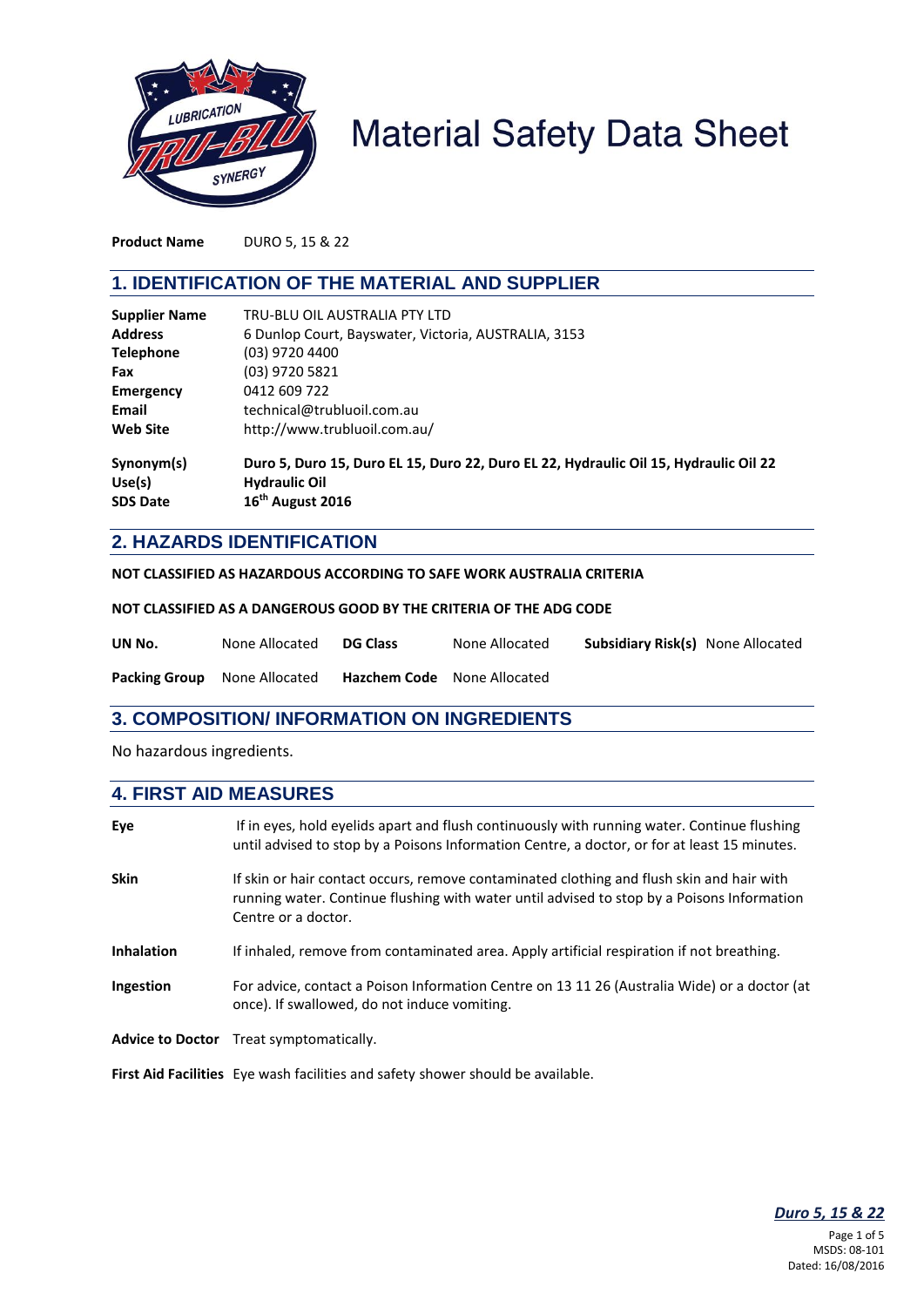# **5. FIRE FIGHTING MEASURES**

**Flammability** Combustible. May evolve toxic gases (carbon oxides, hydrocarbons) when heated to decomposition

**Fire and Explosion** Evacuate area and contact emergency services. Toxic gases may be evolved in a fire situation. Remain upwind and notify those downwind of hazard. Wear full protective equipment including Self Contained Breathing Apparatus (SCBA) when combating fire. Use waterfog to cool intact containers and nearby storage areas.

**Extinguishing** Dry agent, carbon dioxide or foam. Prevent contamination of drains or waterways.

**Hazchem Code** None Allocated

## **6. ACCIDENTAL RELEASE MEASURES**

**Spillage** Contact emergency services where appropriate. Use personal protective equipment. Clear area of all unprotected personnel. Ventilate area where possible. Contain spillage, then cover / absorb spill with non-combustible absorbant material (vermiculite, sand, or similar), collect and place in suitable containers for disposal.

## **7. STORAGE AND HANDLING**

- **Storage** Store in a cool, dry, well-ventilated area, removed from oxidising agents, acids, alkalis, heat or ignition sources and foodstuffs. Ensure containers are adequately labelled, protected from physical damage and sealed when not in use. Check regularly for leaks or spills. Large storage areas should have appropriate fire protection systems. Store as a Class C2 Combustible Liquid (AS1940).
- **Handling** Before use carefully read the product label. Use of safe work practices are recommended to avoid eye or skin contact and inhalation. Observe good personal hygiene, including washing hands before eating. Prohibit eating, drinking and smoking in contaminated areas.

# **8. EXPOSURE CONTROLS/ PERSONAL PROTECTION**

#### **Exposure Standards**

| _____________________________ |                |       |        |              |       |
|-------------------------------|----------------|-------|--------|--------------|-------|
| dient<br>Ingre                | Reference      | TWA   |        | CTD.<br>JIEL |       |
| Mineral<br>mist<br>OII        | . (AUS)<br>SWA | $- -$ | 5mg/m3 | $- -$        | $- -$ |

**Biological Limits** No biological limit allocated.

**Engineering** Avoid inhalation. Use in well ventilated areas. Where an inhalation risk exists, mechanical **Controls** extraction ventilation is recommended. Maintain vapour levels below the recommended exposure standard.

**PPE** Wear splash-proof goggles and PVC or rubber gloves. When using large quantities or where heavy contamination is likely, wear: viton (R) or nitrile gloves and coveralls. Where an inhalation risk exists, wear: a Type A (Organic vapour) respirator. With prolonged use, wear: viton (R) or nitrile gloves and coveralls.

## **9. PHYSICAL AND CHEMICAL PROPERTIES**

| Appearance           | <b>CLEAR BRIGHT LIQUID</b>  | Solubility (Water)           | <b>INSOLUBLE</b>            |
|----------------------|-----------------------------|------------------------------|-----------------------------|
| Odour                | <b>CHARACTERISTIC ODOUR</b> | <b>Specific Gravity</b>      | 0.860 to 0.870              |
| рH                   | <b>NOT RELEVANT</b>         | % Volatiles                  | <b>NOT AVAILABLE</b>        |
| Vapour Pressure      | <b>NOT AVAILABLE</b>        | Flammability                 | <b>CLASS C2 COMBUSTIBLE</b> |
| Vapour Density       | <b>NOT AVAILABLE</b>        | <b>Flash Point</b>           | $< 186^{\circ}$ C           |
| <b>Boiling Point</b> | <b>NOT AVAILABLE</b>        | <b>Upper Explosion Limit</b> | <b>NOT AVAILABLE</b>        |
| <b>Melting Point</b> | <b>NOT AVAILABLE</b>        | Lower Explosion Limit        | <b>NOT AVAILABLE</b>        |
| Pour Point           | $-15^{\circ}$ C             | Viscosity                    | 15cSt to 22cSt @40°C        |
|                      |                             |                              |                             |

*Duro 5, 15 & 22*

Page 2 of 5 MSDS: 08-101 Dated: 16/08/2016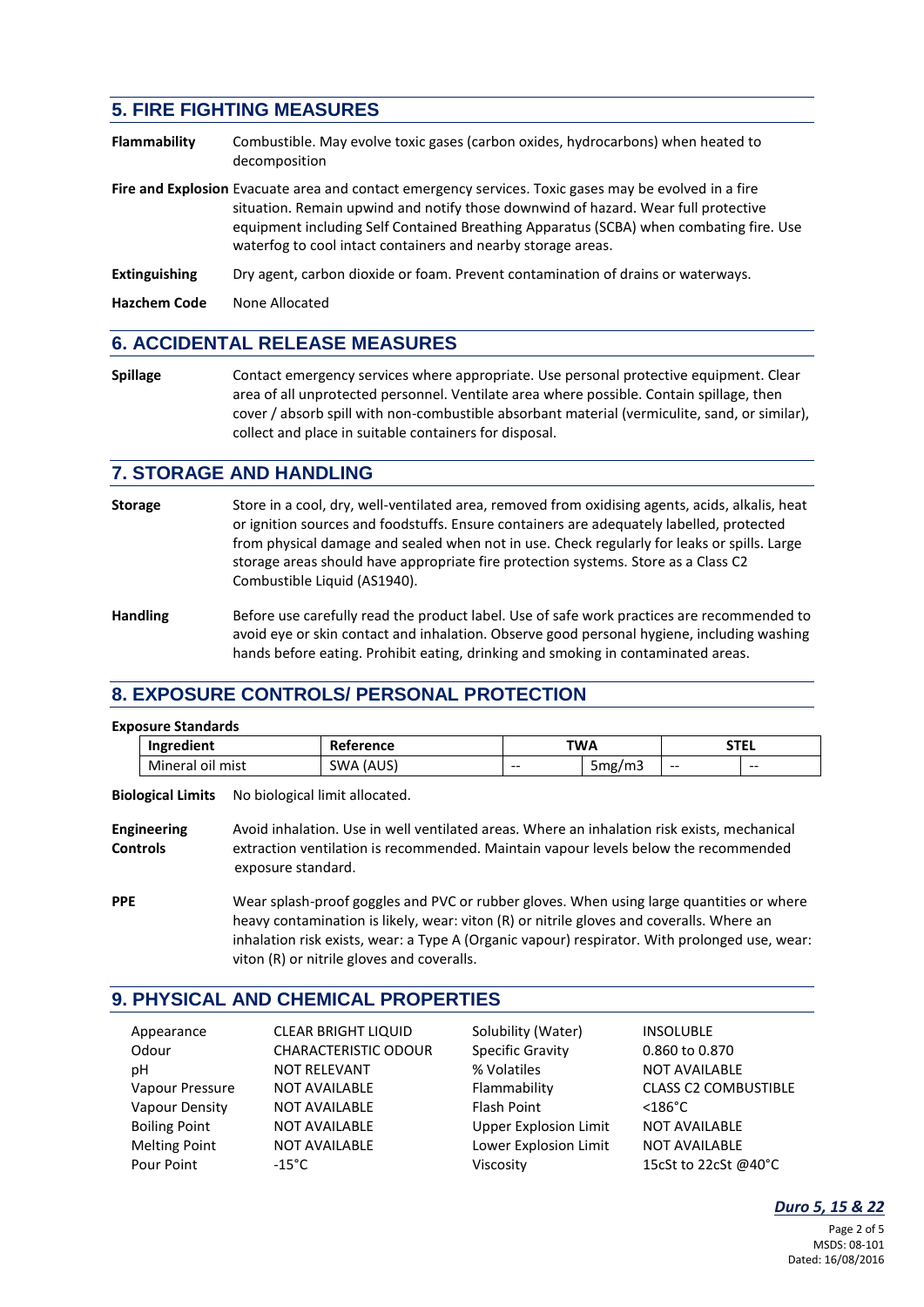# **10. STABILITY AND REACTIVITY**

| <b>Chemical Stability</b>                                   | Stable under recommended conditions of storage.                                                                                          |
|-------------------------------------------------------------|------------------------------------------------------------------------------------------------------------------------------------------|
| <b>Conditions to Avoid</b>                                  | Avoid heat, sparks, open flames and other ignition sources.                                                                              |
| <b>Material to Avoid</b>                                    | Incompatible with oxidising agents (eg. Hypochlorites), acids (eg. nitric acid), alkalis (eg.<br>hydroxides), heat and ignition sources. |
| <b>Hazardous</b><br><b>Decomposition</b><br><b>Products</b> | May evolve toxic gases (carbon oxides, hydrocarbons) when heated to decomposition.                                                       |

**Hazardous Reactions** Polymerization is not expected to occur.

## **11. TOXICOLOGICAL INFORMATION**

| <b>Health Hazard</b><br>Summary | Low toxicity - low irritant. Use safe work practices to avoid eye or skin contact and inhalation.<br>The mineral oil contained within this product is highly refined and therefore is not classifiable<br>as to its carcinogenicity in humans (IARC Group 3). |
|---------------------------------|---------------------------------------------------------------------------------------------------------------------------------------------------------------------------------------------------------------------------------------------------------------|
| Eye                             | Low to moderate irritant. Contact may result in irritation, lacrimation, pain and redness.                                                                                                                                                                    |
| <b>Inhalation</b>               | Low irritant. Over exposure may result in irritation of the nose and throat, with coughing.                                                                                                                                                                   |
| <b>Skin</b>                     | Low irritant. Prolonged or repeated contact may result in mild irritation, rash and dermatitis.                                                                                                                                                               |
| Ingestion                       | Low toxicity. Ingestion of large quantities may result in nausea, vomiting, abdominal pain,<br>diarrhoea, and drowsiness. Aspiration may result in chemical pneumonitis and pulmonary<br>oedema.                                                              |

**Toxicity** Data No LD50 data available for this product.

## **12. ECOLOGICAL INFORMATION**

| <b>Environment</b>                    | Mineral oils biodegrade slowly and should not be realeased to waterways or soil. They can<br>float on water, restricting oxygen exchange with possible asphyxiation of aquatic life. |
|---------------------------------------|--------------------------------------------------------------------------------------------------------------------------------------------------------------------------------------|
| <b>Ecotoxicity</b>                    | Not classified as dangerous to the aquatic environment.                                                                                                                              |
| Persistence /<br><b>Degradability</b> | Expected to be inherently biodegradable.                                                                                                                                             |
| <b>Mobility</b>                       | Low solubility and is expected to migrate from water to the land. Expected to partition to<br>sediment and wastewater solids.                                                        |

### **13. DISPOSAL CONSIDERATIONS**

**Waste Disposal** Reuse where possible or return to the manufacturer. May be recycled. Do not release to drains or waterways. Contact the manufacturer for additional information.

**Legislation** Dispose of in accordance with relevant local legislation.

## **14. TRANSPORT INFORMATION**

#### **NOT CLASSIFIED AS A DANGEROUS GOOD BY THE CRITERIA OF THE ADG CODE**

| <b>Shipping Name</b> | None Allocated Packing Group | None Allocated Hazchem Code |          | None Allocated |
|----------------------|------------------------------|-----------------------------|----------|----------------|
| UN No.               | None Allocated DG Class      | None Allocated Subsidiary   |          | None Allocated |
|                      |                              |                             | Risks(s) |                |

*Duro 5, 15 & 22*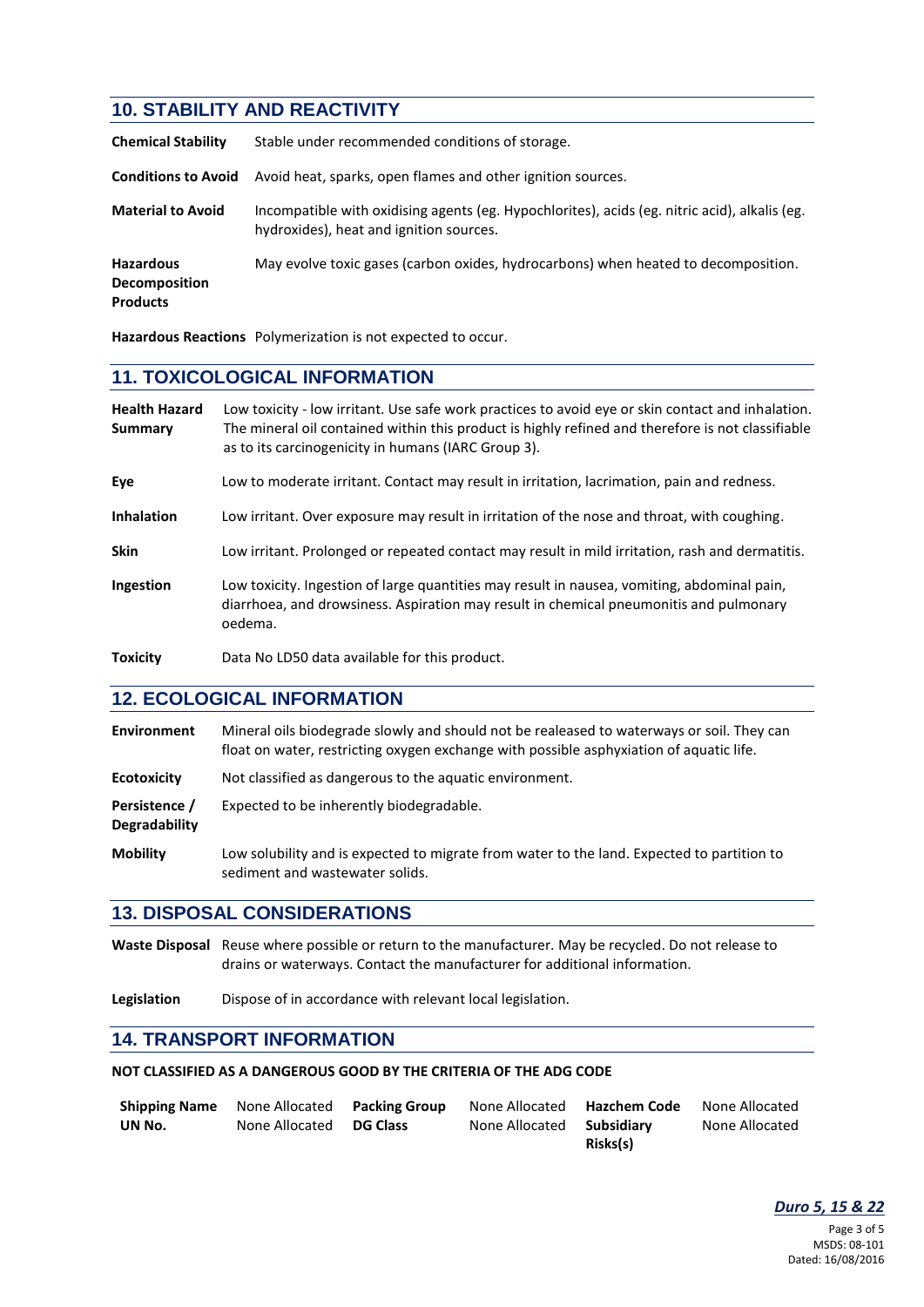# **15. REGULATORY INFORMATION**

**Poison Schedule** A poison schedule number has not been allocated to this product using the criteria in the Standard for the Uniform Scheduling of Drugs and Poisons (SUSDP).

**AICS** All chemicals listed on the Australian Inventory of Chemical Substances (AICS).

## **16. OTHER INFORMATION**

#### **Additional Information**

MINERAL OILS - SOLVENT REFINED; Animal experiments and human experience have not shown cancer risks when handling solvent refined mineral oils, unlike non refined mineral oils.

CLEANING MINERAL OIL CONTAMINATED CLOTHING; Cleaners are advised that when cleaning oil contaminated clothing it is essential that freshly distilled solvent is used for each batch, including final rinse, as even filtered solvent will leave oil residues.

MINERAL OILS - INJECTION; Where high pressure applications are used the risk of accidental injection under the skin exists and may result in an extremely painful and serious injury requiring immediate medical attention. Depending on the pressure used, mineral oils may be injected a considerable distance below the skin and may cause permanent tissue damage. SEEK IMMEDIATE MEDICAL ATTENTION. EXERCISE EXTREME CARE WHEN USING HIGH PRESSURE EQUIPMENT.

RESPIRATORS: In general the use of respirators should be limited and engineering controls employed to avoid exposure. If respiratory equipment must be worn ensure correct respirator selection and training is undertaken. Remember that some respirators may be extremely uncomfortable when used for long periods. The use of air powered or air supplied respirators should be considered where prolonged or repeated use is necessary.

ABBREVIATIONS: ADB - Air-Dry Basis.

| BEI - Biological Exposure Indice(s)                                                       |
|-------------------------------------------------------------------------------------------|
| CAS# - Chemical Abstract Service number - used to uniquely identify chemical compounds.   |
| CNS - Central Nervous System.                                                             |
| EC No - European Community Number.                                                        |
| IARC - International Agency for Research on Cancer.                                       |
| M - moles per litre, a unit of concentration.                                             |
| mg/m3 - Milligrams per cubic metre.                                                       |
| NOS - Not Otherwise Specified.                                                            |
| NTP - National Toxicology Program.                                                        |
| OSHA - Occupational Safety and Health Administration.                                     |
| pH - relates to hydrogen ion concentration using a scale of 0 (high acidic) to 14 (highly |
| alkaline).                                                                                |
| ppm - Parts Per Million.                                                                  |
| RTECS - Registry of Toxic Effects of Chemical Substances.                                 |
| TWA/ES - Time Weighted Average or Exposure Standard.                                      |
|                                                                                           |

#### HEALTH EFFECTS FROM EXPOSURE:

It should be noted that the effects from exposure to this product will depend on several factors including: frequency and duration of use; quantity used; effectiveness of control measures; protective equipment used and method of application. Given that it is impractical to prepare a MSDS which would encompass all possible scenarios, it is anticipated that the end user will assess the risks and apply control methods where appropriate.

#### PERSONAL PROTECTIVE EQUIPMENT GUIDELINES:

The recommendation for protective equipment contained within this MSDS is provided as a guide only. Factors such as method of application, working environment, quantity used, product concentration and the availability of engineering controls should be considered by the end user before final selection of personal protective equipment is made.

*Duro 5, 15 & 22*